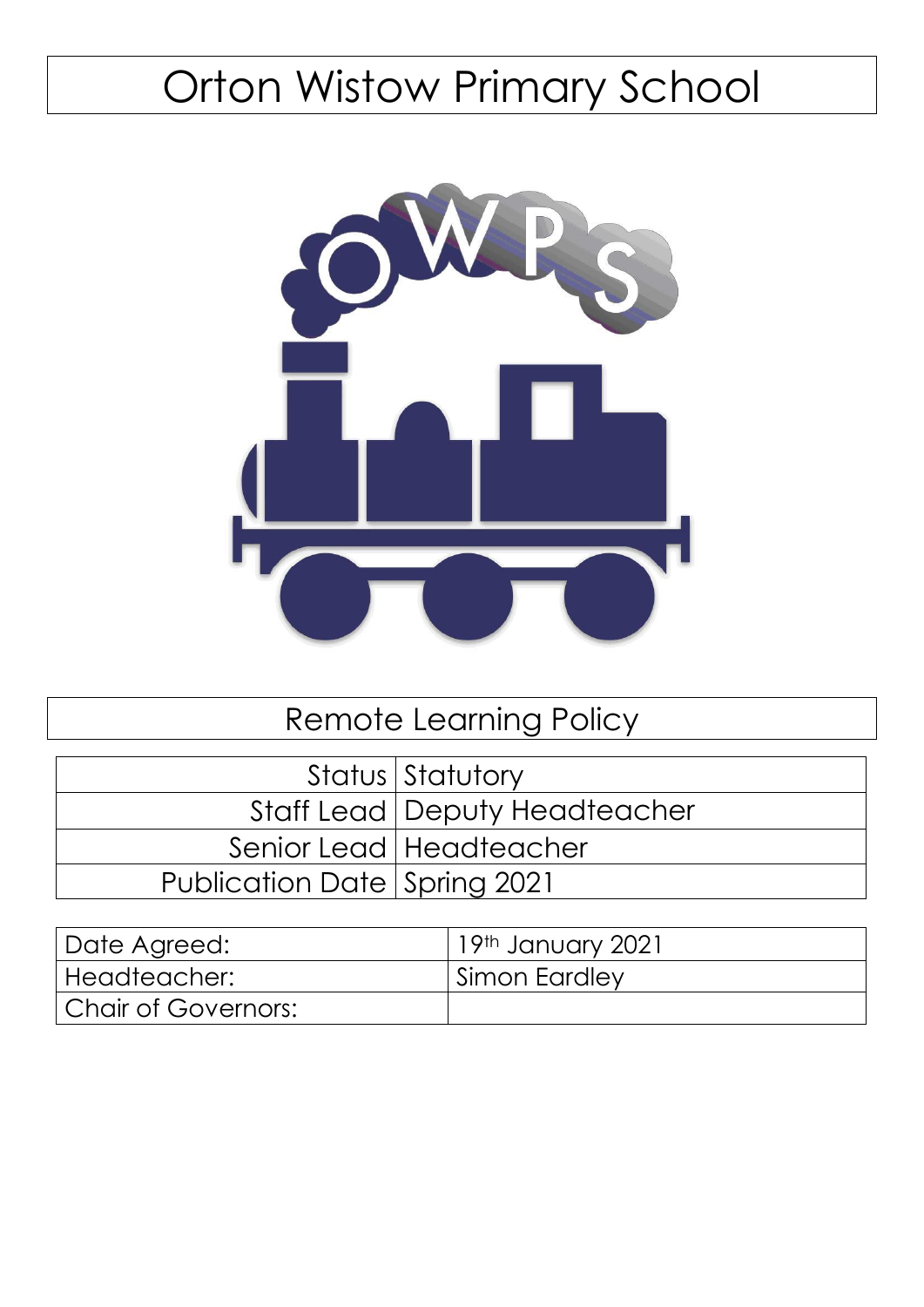#### **Aims**

This remote learning policy for staff aims to:

- Ensure consistency in the approach to remote learning for pupils who aren't in school
- Outline the provision children will receive at different stages across the school (FS-Y6)
- > Outline the online systems Orton Wistow Primary School will use to deliver the learning
- Set out expectations for all members of the school community with regards to remote learning

Provide appropriate guidelines for data protection

#### **Roles and Responsibilities**

#### **Teachers**

When providing remote learning, teachers will be available on the days they are contracted to work. If approved, teachers may work from home on some days as the remote education can be monitored and prepared off site.

If they're unable to work for any reason during this time, for example due to sickness or caring for a dependent, they should report this using the normal absence procedure. (Details included in the staff handbook)

When providing remote learning, teachers are responsible for:

- Providing work for all children in their class/year (Year group teachers will be working together to provide remote learning for all children in their year group)
- Planning lessons and learning in line with the OWPS curriculum. The focus of the learning in all areas of the curriculum will be matched to what the focus would have been in school at that point in the year.
- Facilitating the learning of vulnerable children or children of key workers who are still attending school. All children, learning at home or in school will follow the same curriculum.
- FS and KS1 teachers should provide a minimum of three hours of remote learning. KS2 teachers should provide a minimum of four hours of remote learning.
- All work set must be available by 8am on the day it is for. Teachers may choose to upload some resources/lessons before the day it is due to give some flexibility to parents.
- Work will be uploaded to: **(Appendix 1)** 
	- $\triangleright$  FS Tapestry
	- $\triangleright$  KS1 Class Dojo
	- ▶ KS2 Google Classroom
	- $\triangleright$  Teachers also have the option to upload work to the Digital Village page on the school website (large video files, links to websites etc.) [\(https://www.owps.org.uk/page/?title=Digital+Village&pid=197\)](https://www.owps.org.uk/page/?title=Digital+Village&pid=197)
- Teachers will provide feedback to children (and parents) on a weekly basis in a variety of ways (Appendix 3)
- Keeping in touch with home:
	- Feachers will keep in touch with children who are home learning at least once a week (Appendix 3)
	- $\triangleright$  Teachers will monitor the 'Bubble' emails and respond appropriately.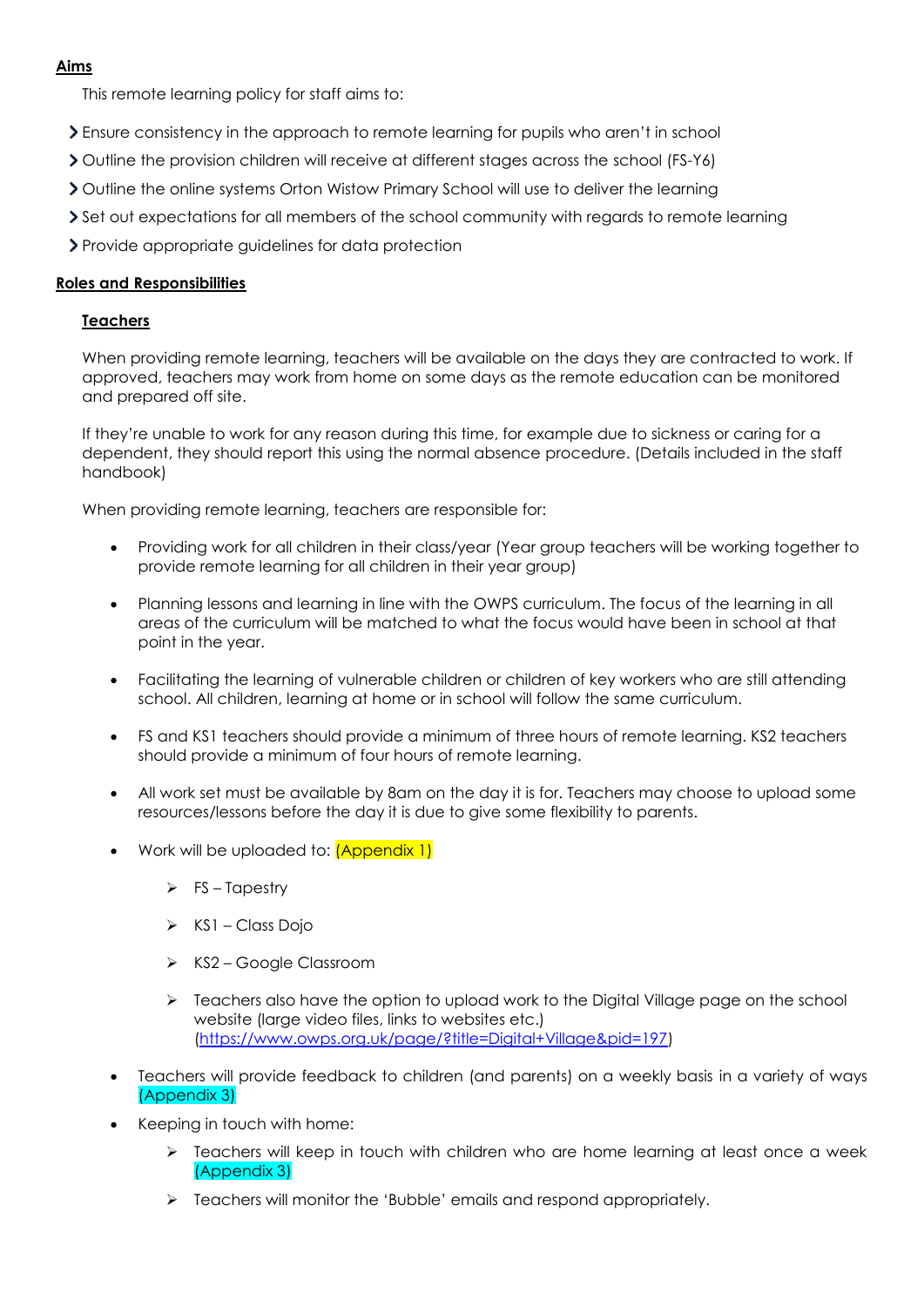$\triangleright$  If a child is 'falling behind' with their home learning, teachers will contact parents/carers directly to offer support and share expectations. **(Appendix 4)** 

If a teacher has any safeguarding concerns they will follow the school's safeguarding procedures and the January 2021 Covid Annex to the school's Safeguarding policy – See Safeguarding section below

- Attending virtual meetings: **(Appendix 2)** 
	- $\triangleright$  Teachers will be appropriately dressed for any meetings with staff, children or parents/carers
	- Feachers will select an appropriate location for themselves for these meetings
	- Feachers will ensure children are following the expectations for virtual meetings  $\overline{Appendix}$ 2)

#### **Teaching Assistants**

When providing assistance with learning in school or remote learning, teaching assistants will be available on the days they are contracted to work.

If they're unable to work for any reason during this time, for example due to sickness or caring for a dependent, they should report this using the normal absence procedure (details included in the staff handbook)

- When in school, teaching assistants' main role will be to assist the learning of the children still attending school. If required, they may take responsibility for a bubble for a determined amount of time to allow the teacher to focus on the remote learning offer.
- Teaching assistants may also support class teachers in the following ways:
	- $\triangleright$  Monitoring the work being completed by children at home, updating teachers if any are not completing work set on a regular basis.
	- $\triangleright$  Creating resources for individuals or small groups, especially children with SEN.
	- $\triangleright$  General admin tasks in school or tasks that would be difficult to carry out when all children are in (major resource organization etc.)
- Teaching assistants may be required to attend virtual meetings. When attending a virtual meeting they must:
	- $\triangleright$  be appropriately dressed for any meetings with staff, children or parents/carers
	- $\triangleright$  select an appropriate location for themselves for these meetings
	- $\triangleright$  ensure children are following the expectations for virtual meetings *(Appendix 2)*

#### **Subject Leads**

Subject leads will continue to lead and monitor their subjects during periods of remote learning. Subject leads will need to:

- Consider whether any aspects of the subject curriculum needs to change to accommodate remote learning.
- Work with teachers teaching their subject remotely to make sure all work set is appropriate and consistent.
- Monitor the remote work set by teachers in their subject, examples of remote learning can be included in the Subject Folder of Excellence.
- Alert teachers to resources they can use to teach their subject remotely.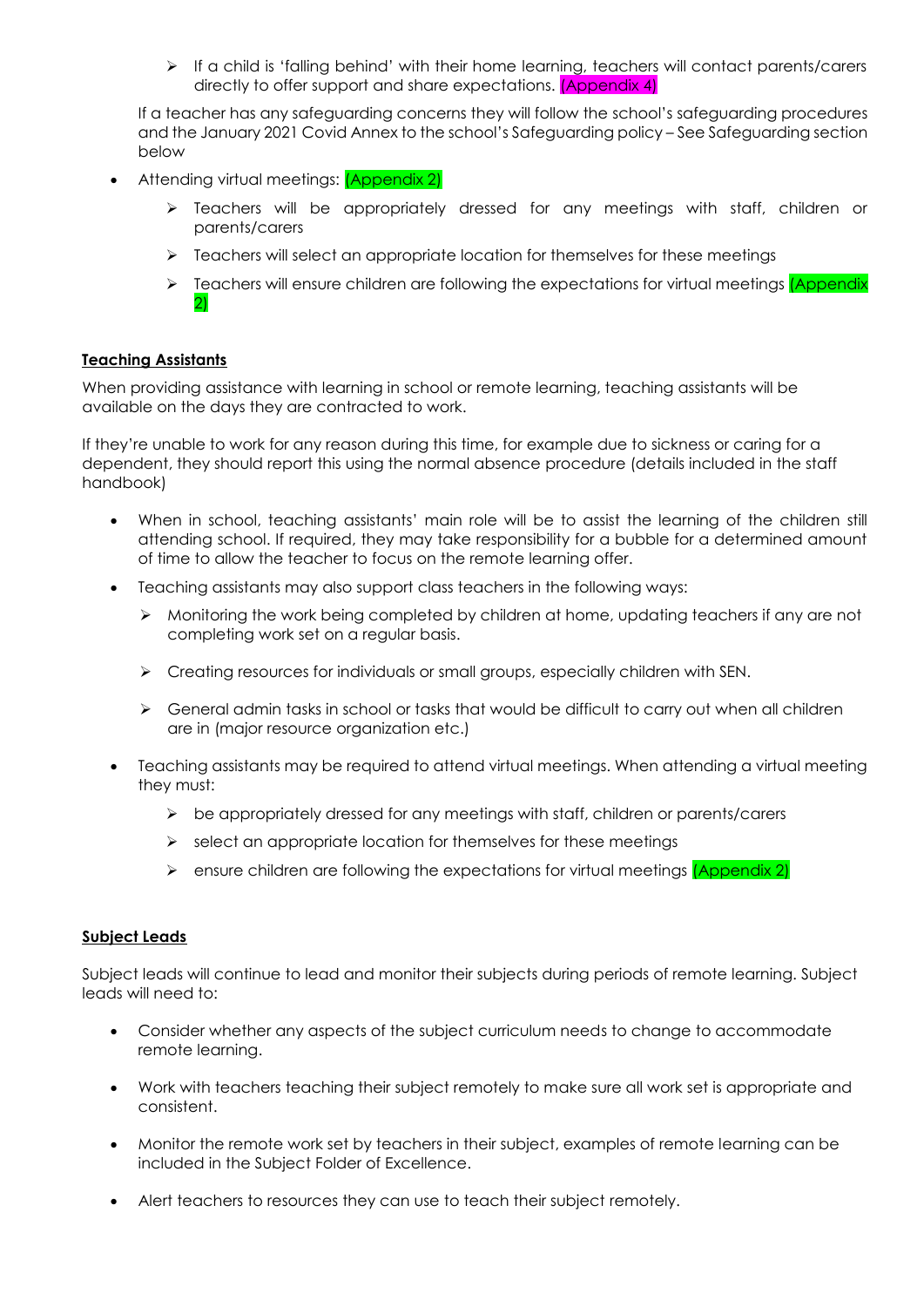#### **Senior Leaders**

Alongside any teaching responsibilities, senior leaders are responsible for:

- co-ordinating the remote learning approach in their year groups.
- Monitoring the effectiveness of remote learning This will be done through conversations with teachers in their team, looking at the work being handed in by the children and overseeing the quality of the resources being produced, including the recorded videos.
- Monitoring the security of remote learning systems, including data protection and safeguarding considerations
- English and maths leads will monitor the effectiveness of remote learning across the school
- The Head and Deputy will add remote learning as a standing item to the weekly SLT meetings
- Deputy to co-ordinate the sharing of best practice via 'Teach Meet' style staff meetings.

#### **Designated Safeguarding Lead and Deputy Designated Safeguarding Leads**

The DSL and deputy DSLs are responsible for ensuring all staff follow the safeguarding measures set out in the Orton Wistow Primary School Safeguarding policy and the January 2021 Safeguarding policy annex. This can be found on the school website [\(https://www.owps.org.uk/page/?title=Policies&pid=50\)](https://www.owps.org.uk/page/?title=Policies&pid=50) and has been distributed to all staff and governors.

#### **Pupils and parents**

Staff can expect pupils learning remotely to:

- $\triangleright$  Complete work by the deadline set by teachers
- $\triangleright$  Join in with the face to face sessions organised by the teacher
- $\triangleright$  Seek help if they need it, from teachers or teaching assistants. This can be done via Google Classroom for KS2 or via the dedicated bubble emails that parents can use to contact teachers (see below)

Staff can expect parents/carers with children learning remotely to:

- $\triangleright$  Make the school aware if their child is sick or otherwise can't complete work
- $\triangleright$  Support their child/children with remote learning. Although teachers will aim to make work accessible to all and promote a level of independence from all, this will vary between age groups and individuals and all children will require support at times.
- $\triangleright$  Seek help from the school if they need it This can be done directly by using the bubble emails:



 $\triangleright$  Be respectful when making any complaints or concerns known to staff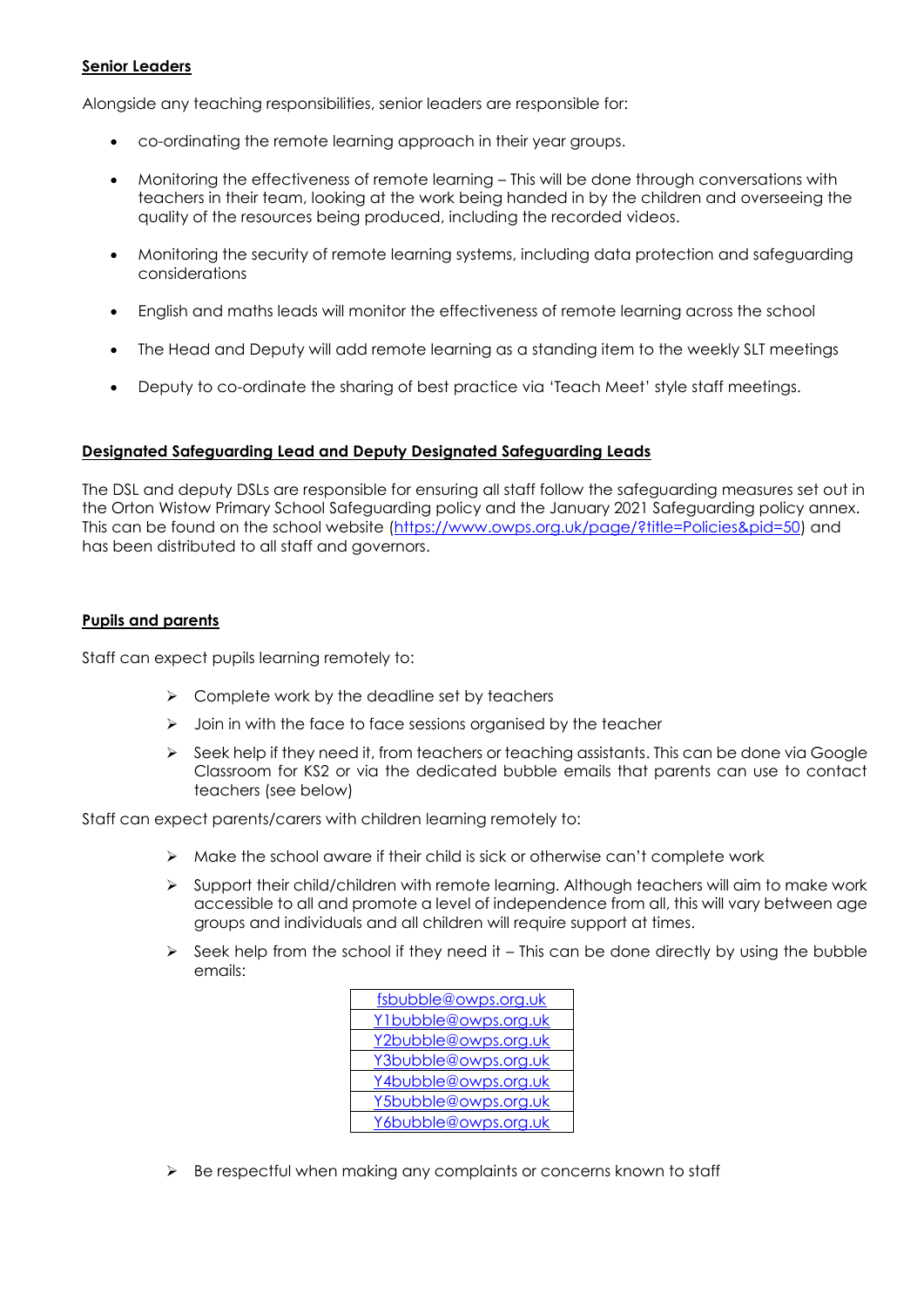#### **Governing board**

The governing board is responsible for:

- Monitoring the school's approach to providing remote learning to ensure education remains as high quality as possible
- Ensuring that staff are certain that remote learning systems are appropriately secure, for both data protection and safeguarding reasons

#### **Who to contact**

If staff have any questions or concerns about remote learning, they should contact the following individuals:

- Issues in setting work talk to the relevant subject lead or SENCO
- Issues with behaviour talk to the senior leader team or the learning mentor
- Issues with IT Contact our IT support providers (Simon Hollingsworth) [support@owps.org.uk](mailto:support@owps.org.uk)
- Issues with their own workload or wellbeing talk to their year group partner, team leader or other member of SLT
- Concerns about data protection talk to Head or Deputy Head
- Concerns about safeguarding talk to the DSL (Colin Marks) or a deputy DSLs (Linda Harries, Simon Eardley, Jackie Johnson)

#### **Safeguarding**

Orton Wistow Primary School is committed to ensuring the safety and wellbeing of all its students and will ensure compliance with Keeping Children Safe in Education (KCSIE) which remains in force throughout the response to coronavirus (COVID-19).

The following safeguarding principles therefore remain unchanged:

- The best interests of children must always continue to come first;
- If anyone in a school or college has a safeguarding concern about any child they should continue to act and act immediately;
- A DSL or deputy should be available;
- It is essential that unsuitable people are not allowed to enter the children's workforce and/or gain access to children;
- Children should continue to be protected when they are online.

 Safeguarding measures set out in the Orton Wistow Primary School Safeguarding policy and the January 2021 Safeguarding policy annex. This can be found on the school website [\(https://www.owps.org.uk/page/?title=Policies&pid=50\)](https://www.owps.org.uk/page/?title=Policies&pid=50) and has been distributed to all staff and governors.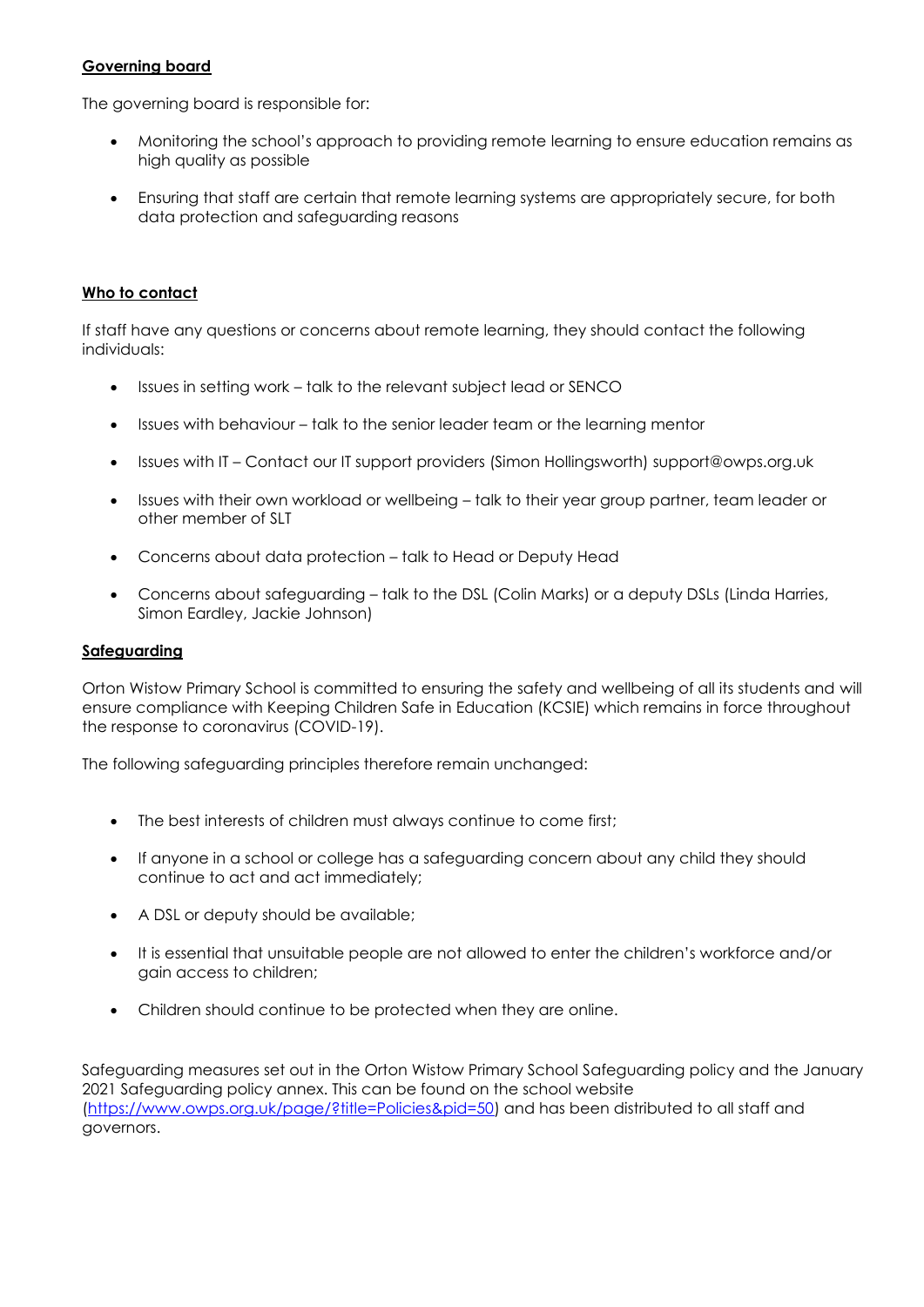#### **Data Protection**

#### **Accessing personal data**

When accessing personal data for remote learning purposes, all staff members will use the schools MIS system, Scholarpack. Staff should use their work laptops or if in school, a school owned device to access this information.

#### **Processing personal data**

Staff members may need to collect and/or share personal data such as email addresses or login details (usernames and passwords) for the online remote learning delivery systems we are using (Tapestry/Class Dojo/Google Classroom). As long as this processing is necessary for the school's official functions, individuals won't need to give permission for this to happen.

However, staff are reminded to collect and/or share as little personal data as possible online.

#### **Keeping devices secure**

All staff members will take appropriate steps to ensure their devices remain secure. This includes, but is not limited to:

- Keeping the device password-protected strong passwords are at least 8 characters, with a combination of upper and lower-case letters, numbers and special characters (e.g. asterisk or currency symbol)
- Making sure the device locks if left inactive for a period of time
- Not sharing the device among family or friends
- Installing antivirus and anti-spyware software (IT support to provide this)
- Keeping operating systems up to date always install the latest updates (IT support to provide this)

#### **Monitoring arrangements**

This policy will be reviewed at the end of the Spring 1 half term by the Senior Leadership Team. At every review, it will be approved by Orton Wistow Primary School's local governing body.

#### **Links with other policies**

This policy is linked to our:

- Behaviour policy
- Safeguarding policy and the January 2021 annex to the Safeguarding policy
- Data protection policy and privacy notices
- ICT and internet acceptable use policy
- Online safety policy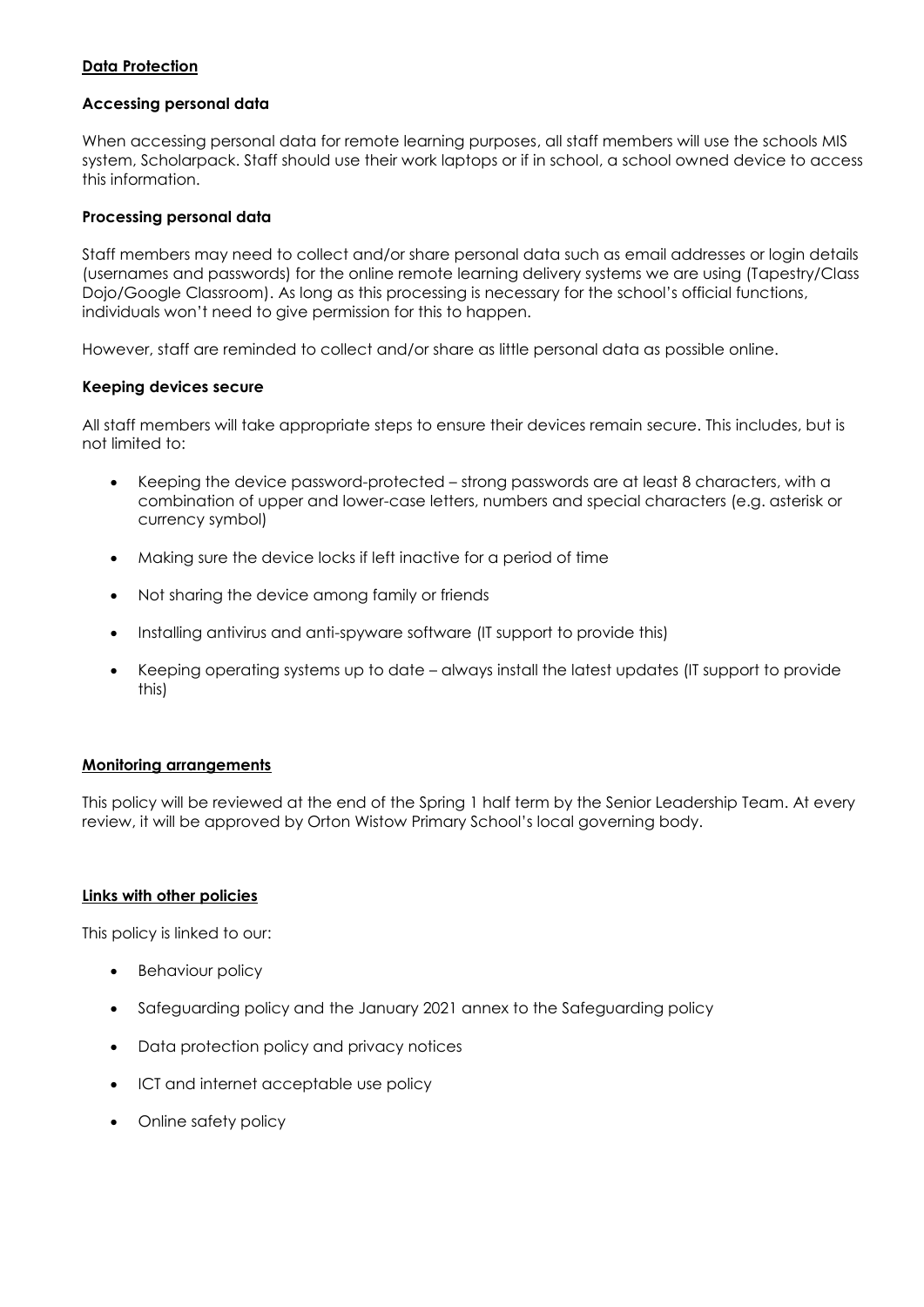### **Appendix**

#### **1. Remote Learning delivery systems:**

#### **FS: Tapestry**

Tapestry builds a very special record of a child's experiences, development and learning journey through their early years and primary education. Using photos, videos and diary entries, a teacher or early years practitioner, along with the child's parents, 'weaves' the story of the child and how they are growing and developing. The Tapestry platform then works seamlessly to enable these memories to be kept as a permanent record of each child's unique journey. All information held in the platform is stored securely, and can be downloaded and shared as required. Parents are able to view online their child's progress and how much fun they're having, whilst also uploading their own comments and media.

The Tapestry app is available for Apple, Android and Amazon Fire devices, putting all the essential Tapestry functionality right with you in the classroom. It is particularly helpful if you don't have an internet connection all the time, don't want your staff to be able to access Tapestry outside your school/setting, or if you want to lock down your devices so that users can't access internet browsers.

#### **Key Stage One: Class Dojo**

ClassDojo is a school communication platform that teachers, students, and families use every day to build close-knit communities by sharing what's being learned in the classroom home through photos, videos, and messages.

Parents can connect to their child's Class Dojo account through most devices and there is an app available on Apple and Android to make this process even easier.

Although we have used Class Dojo in school for some time we are now using this system to deliver the remote learning offer to all children in Years One and Two. Children can view tasks set by the teacher, watch video lessons created by staff at OWPS and hand work in they complete remotely.

#### **Key Stage Two: Google Classroom**

Google Classroom is used in school by all children in years Three, Four, Five and Six. Prior to the recent school closure, homework was being set by teachers for children to complete on Google Classroom. It is a product created by Google to help teachers organise learning in and out of the classroom, promote collaboration and allow children to connect in new ways. We used it in Years Five and Six during the original lockdown in March but have now rolled it out to all Key Stage Two classes.

Children have login details (username and password) to allow them to access Google Classroom on most internet enabled devices (including some games consoles if required) and all work, including any lesson recordings will be kept for children to access.





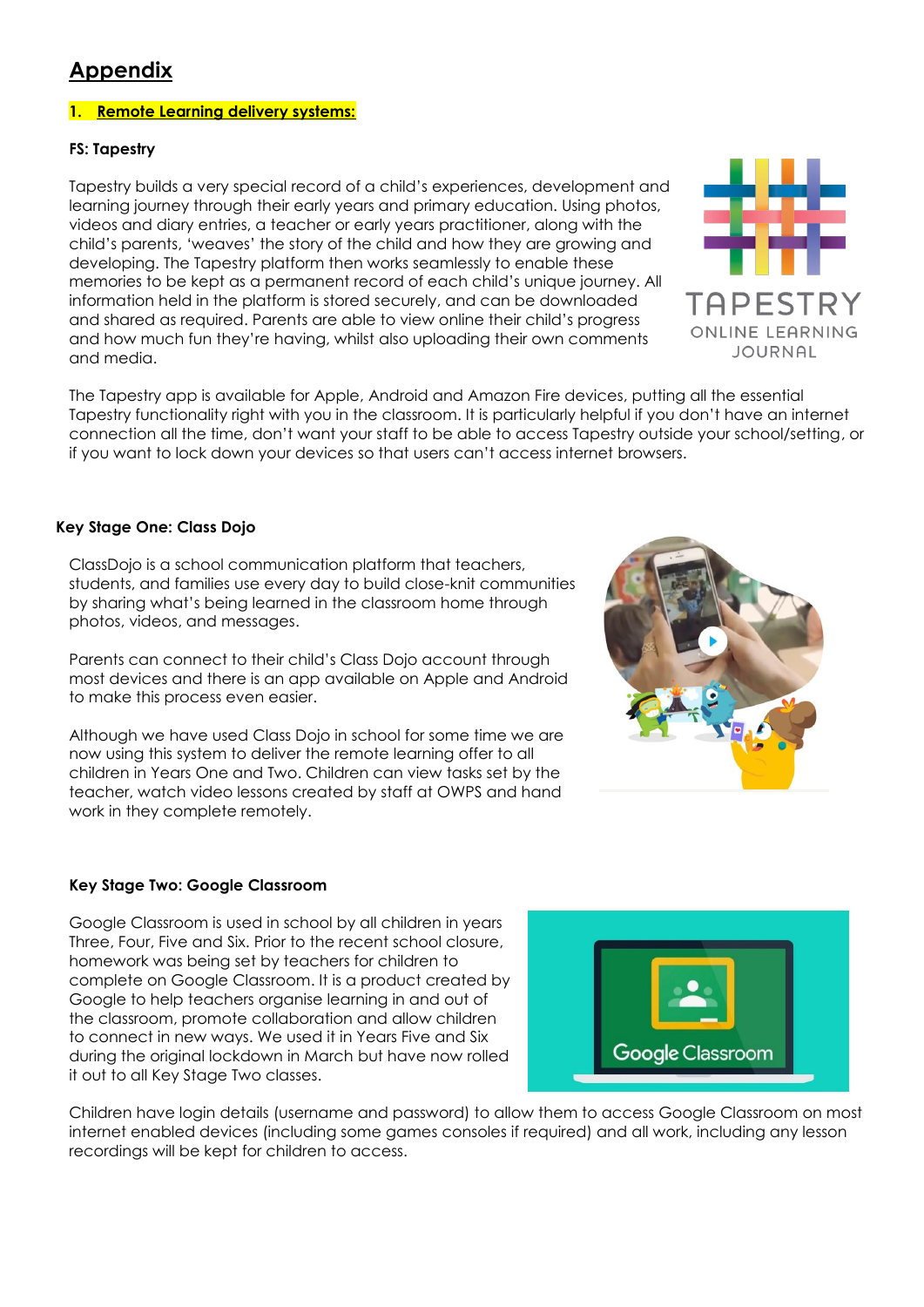#### **2. Virtual meetings between staff and children**

The following rules must be followed by any children meeting with a member of staff from home:

- An adult must be in the room when they are on the call
- The child must be in a communal room in the house, not their bedroom
- The child must be dressed appropriately
- The child should be on mute when they enter the call
- The child should use their own name
- Children can turn their camera off after they have entered the call and the staff member has acknowledged their attendance.

The following rules must be followed by any staff member meeting with children virtually:

- Be dressed appropriately
- Check children are following the rules above and remind them if required
- Make sure they use either a plain background or a suitable virtual background
- Keep a record of the children that have joined the call
- Use a quiet space where other staff won't disturb the call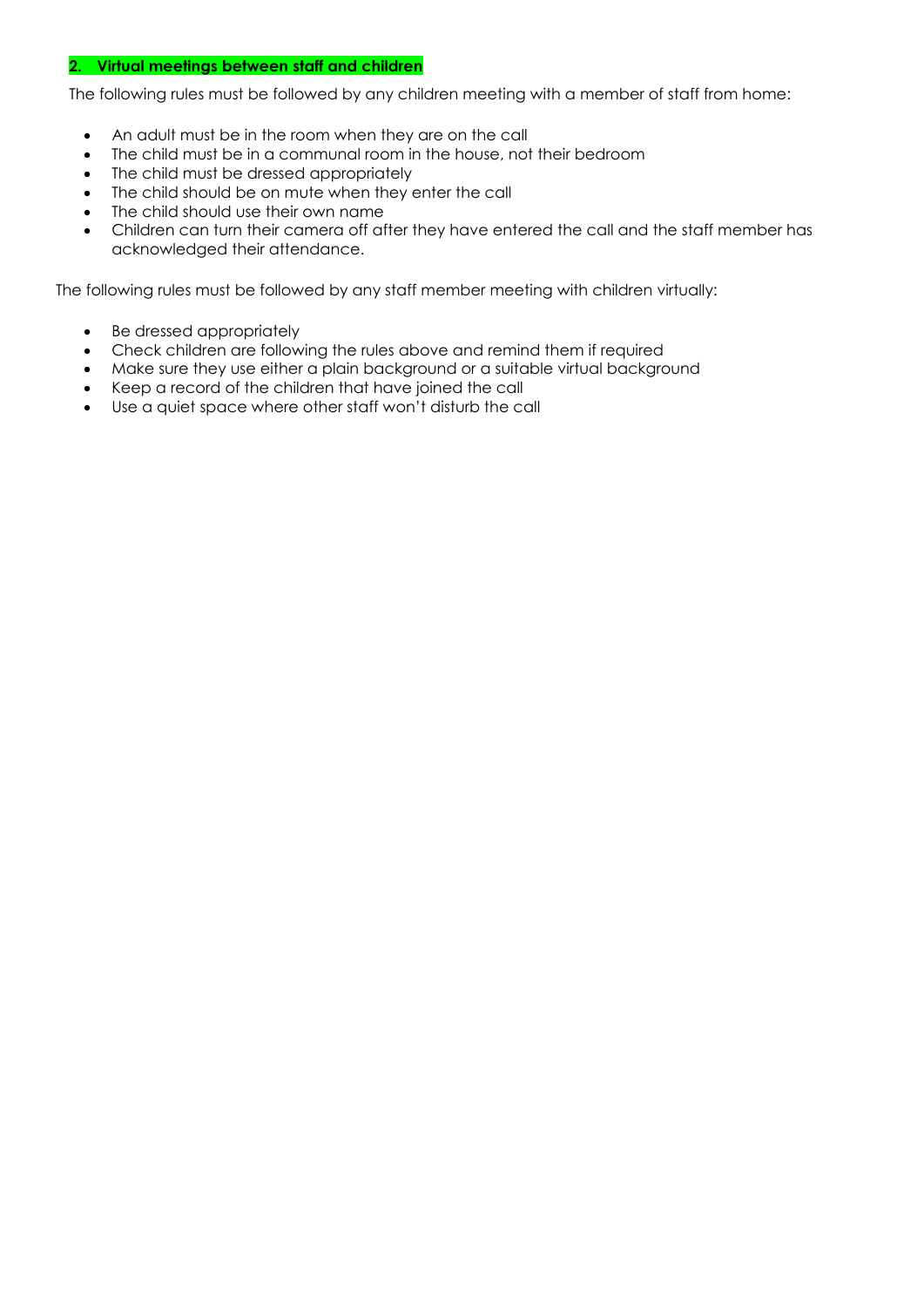## **3. Remote Learning by Year Group**

|                | <b>FS</b><br><b>All learning</b><br>submitted/set via<br><b>Tapestry</b>                                                                                                                                         | $\mathbf{1}$<br><b>All learning</b><br>submitted/set via Dojo                                                                                               | $\overline{2}$<br><b>All learning</b><br>submitted/set via Dojo                                                                                                                                                                                                              | 3<br><b>All learning</b><br>submitted/set via<br><b>Google Classroom</b>                                                                                                                                                              | 4<br><b>All learning</b><br>submitted/set via<br><b>Google Classroom</b>                                                                  | 5<br><b>All learning</b><br>submitted/set via<br><b>Google Classroom</b>                                                                                                                                                                     | 6<br>All learning submitted/set<br>via Google Classroom                                                                                                                            |
|----------------|------------------------------------------------------------------------------------------------------------------------------------------------------------------------------------------------------------------|-------------------------------------------------------------------------------------------------------------------------------------------------------------|------------------------------------------------------------------------------------------------------------------------------------------------------------------------------------------------------------------------------------------------------------------------------|---------------------------------------------------------------------------------------------------------------------------------------------------------------------------------------------------------------------------------------|-------------------------------------------------------------------------------------------------------------------------------------------|----------------------------------------------------------------------------------------------------------------------------------------------------------------------------------------------------------------------------------------------|------------------------------------------------------------------------------------------------------------------------------------------------------------------------------------|
| Eng - Writing  | lan details which<br><i>r</i> ideos to watch on<br>iapestry each day<br>iteracy linked to topic.<br>activities as part of<br>shared, eg; writing<br>entences/fact finding<br>as part of Frosty &<br>rozen topic. | One English activity per<br>day. This is based<br>around our POR text,<br>with GPS included. Daily<br>video recorded by<br>teacher and task set on<br>Dojo. | One English activity per<br>day. This is based<br>around our POR text,<br>with GPS. Daily video<br>recorded by teacher<br>and task set on Dojo.<br>Handwriting once a<br>week from next week-<br>will record using writing<br>repeater for children to<br>practise on paper. | One activity per day<br>mostly writing focused<br>but some with GPS or<br>readina focus.<br>Last week based on<br>Literacy Shed short film,<br>this week from serial<br>mash, next week we're<br>focussing on describing<br>settings. | <b>Using Pobble pictures</b><br>but creating own<br>learning based on it -<br>ocus on Alan Peat<br>exciting sentences' and<br>GPS skills. | <b>Purple Mash English</b><br>lessons using the<br>Serial Mash books<br>that were available<br>on home learning<br>access.<br><b>English lessons based</b><br>on the CLPE lessons<br>already planned.<br>(video from teacher<br>when needed) | English Lesson (inclusive of a<br><i>i</i> deo from teacher/or<br>alternative source where<br>necessary) - linked to<br>normal curriculum<br>expectation/schedule eg:<br><b>OR</b> |
| <b>Reading</b> |                                                                                                                                                                                                                  |                                                                                                                                                             | Reading activity twice a<br>week. Teacher video,<br>task on dojo                                                                                                                                                                                                             | Range of reading<br>comprehension sent<br>home for children to to<br>complete. (2 x a week)                                                                                                                                           | Purple Mash miniseries -<br>one chapter per day set<br>here.<br>Weekly reading skills                                                     | Daily reading<br>Lessons (including<br>videos from teacher)<br>getepic.com with                                                                                                                                                              | Reading Skills (inclusive of a<br>video from teacher) - linked<br>to normal curriculum<br>expectations                                                                             |
|                |                                                                                                                                                                                                                  |                                                                                                                                                             |                                                                                                                                                                                                                                                                              | <b>Virtual Reading Log</b><br>Available for families to<br>complete if they wish.                                                                                                                                                     | session - teacher led<br>video - then children<br>answer questions.                                                                       | class loain for<br>children to continue<br>reading                                                                                                                                                                                           | Children can access Serial<br>Mash for extra reading texts.<br>Teachers share a text with                                                                                          |
|                | Expected to submit a<br>photo of reading diary                                                                                                                                                                   | Expected to submit a<br>photo of reading diary                                                                                                              | Expected to submit a<br>photo of reading diary<br>weekly.                                                                                                                                                                                                                    |                                                                                                                                                                                                                                       |                                                                                                                                           | <b>Virtual Reading Loa</b><br><b>Available for families</b><br>to complete if they<br>wish.                                                                                                                                                  | the year group during the<br>Friday Google Meet.<br>Children have access to                                                                                                        |
|                | weekly.                                                                                                                                                                                                          | weekly.                                                                                                                                                     |                                                                                                                                                                                                                                                                              |                                                                                                                                                                                                                                       | <b>Virtual Reading Loa</b><br>Available for families to<br>complete if they wish.                                                         |                                                                                                                                                                                                                                              | Kindles, which are loaded<br>with the texts beng taught<br>in class.                                                                                                               |
|                |                                                                                                                                                                                                                  |                                                                                                                                                             |                                                                                                                                                                                                                                                                              |                                                                                                                                                                                                                                       |                                                                                                                                           |                                                                                                                                                                                                                                              | <b>Virtual Reading Log</b><br>Available for families to<br>complete if they wish.                                                                                                  |
| <b>GPS</b>     | Daily phonic video<br>showing LP/JM/TOH<br>delivering whole class<br>input, learning new                                                                                                                         | Daily phonics/ spelling<br>lesson recorded by<br>teacher                                                                                                    | Daily phonics/ spelling<br>lesson recorded by<br>teacher and sometimes<br>a follow up task on dojo                                                                                                                                                                           | A couple of spelling<br>activities per week set<br>via Purple Mash from<br>next week - plus a stand                                                                                                                                   | A couple of spelling<br>activities per week set<br>via Purple Mash from<br>next week - plus a stand                                       | <b>Weekly GPS session</b><br>as part of the English<br>lesson                                                                                                                                                                                | Open-Ended Task to learn<br>Yr5/6 Spellings                                                                                                                                        |
|                | sound or revisit<br>previously taught                                                                                                                                                                            |                                                                                                                                                             |                                                                                                                                                                                                                                                                              | alone GPS activity.                                                                                                                                                                                                                   | alone GPS activity.                                                                                                                       | Spelling activities set<br>on Purple Mash                                                                                                                                                                                                    | <b>Early Morning Learning</b><br>(GPS)                                                                                                                                             |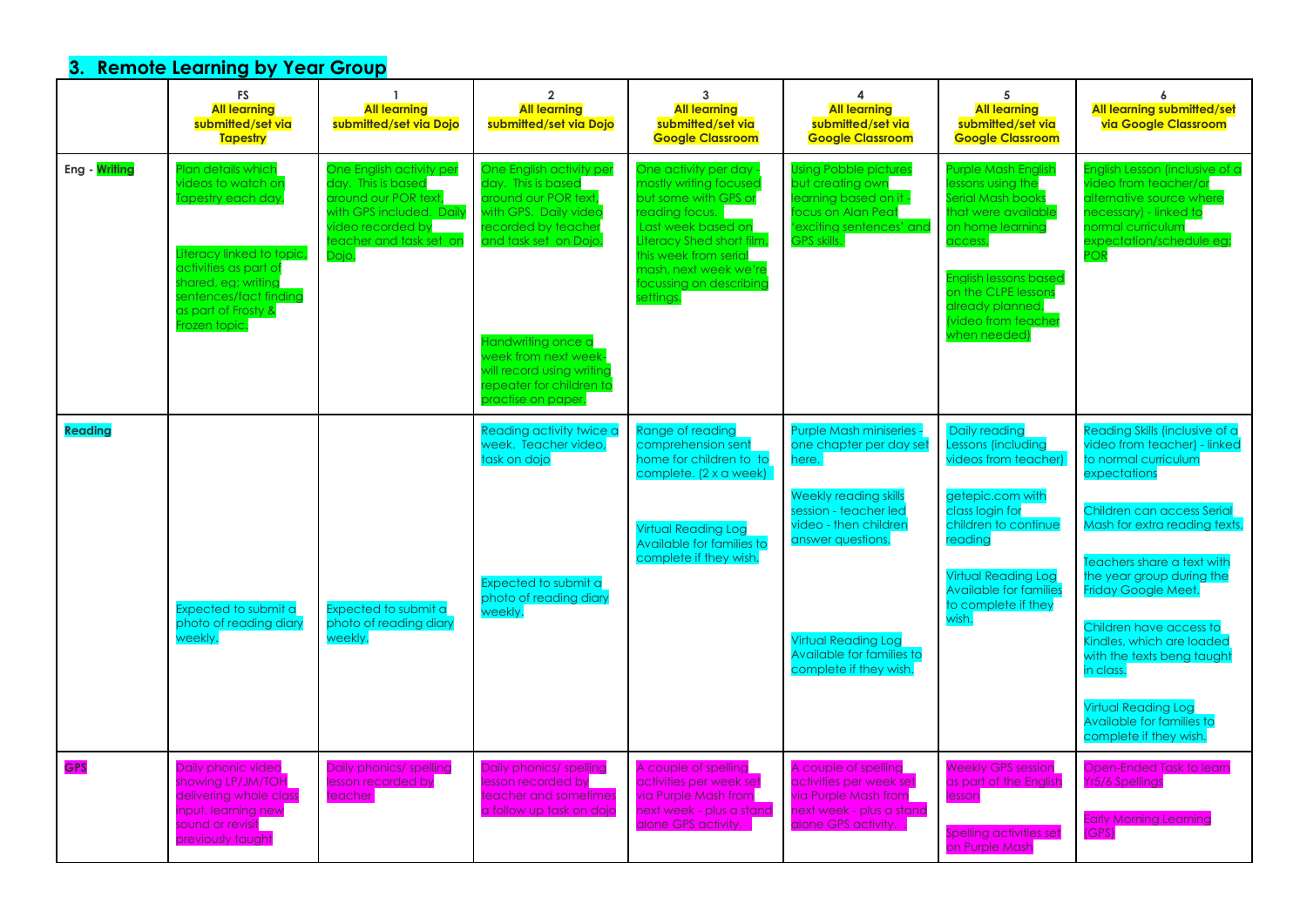|              | <b>FS</b><br><b>All learning</b><br>submitted/set via<br><b>Tapestry</b>                                                                                                                                                                                                                                                                                             | $\mathbf{1}$<br><b>All learning</b><br>submitted/set via Dojo                                                                                                                                                                                                                                                                                                               | $\overline{2}$<br><b>All learning</b><br>submitted/set via Dojo                                                                                                                                                                                                                                                                                                                                 | $\mathbf{3}$<br><b>All learning</b><br>submitted/set via<br><b>Google Classroom</b>                                                                                                                                                                              | 4<br><b>All learning</b><br>submitted/set via<br><b>Google Classroom</b>                                                                                                                                                                                                                                    | 5<br><b>All learning</b><br>submitted/set via<br><b>Google Classroom</b>                                                                                                                                                                                                                                   | 6<br><b>All learning submitted/set</b><br>via Google Classroom                                                                                                                                                                                                       |
|--------------|----------------------------------------------------------------------------------------------------------------------------------------------------------------------------------------------------------------------------------------------------------------------------------------------------------------------------------------------------------------------|-----------------------------------------------------------------------------------------------------------------------------------------------------------------------------------------------------------------------------------------------------------------------------------------------------------------------------------------------------------------------------|-------------------------------------------------------------------------------------------------------------------------------------------------------------------------------------------------------------------------------------------------------------------------------------------------------------------------------------------------------------------------------------------------|------------------------------------------------------------------------------------------------------------------------------------------------------------------------------------------------------------------------------------------------------------------|-------------------------------------------------------------------------------------------------------------------------------------------------------------------------------------------------------------------------------------------------------------------------------------------------------------|------------------------------------------------------------------------------------------------------------------------------------------------------------------------------------------------------------------------------------------------------------------------------------------------------------|----------------------------------------------------------------------------------------------------------------------------------------------------------------------------------------------------------------------------------------------------------------------|
|              | sounds. Children to<br>complete additional<br>phonic activities as per<br>plan.                                                                                                                                                                                                                                                                                      |                                                                                                                                                                                                                                                                                                                                                                             |                                                                                                                                                                                                                                                                                                                                                                                                 |                                                                                                                                                                                                                                                                  |                                                                                                                                                                                                                                                                                                             | following the Spring<br>Term scheme of<br>work.                                                                                                                                                                                                                                                            | <b>GPS Curriculum</b><br>expectations taught and<br>embedded in daily English<br>lessons.                                                                                                                                                                            |
| <b>Maths</b> | 1 x maths video a week<br>to link to White Rose<br>maths. Additional<br>maths activities on<br>plan.                                                                                                                                                                                                                                                                 | Daily teacher recorded<br>video and follow up<br>tasks. Following what<br>we would have taught<br>in a normal term. Using<br>MNP, white rose, Nrich<br>and other sources for<br>follow up tasks. Tasks<br>completed on dojo.                                                                                                                                                | Daily teacher recorded<br>video and follow up<br>tasks. Following what<br>we would have taught<br>in a normal term. Using<br>MNP, white rose, Nrich<br>and other sources for<br>follow up tasks. Tasks<br>completed on dojo.<br>Will use White Rose<br>videos if they fit with<br>what we are covering.                                                                                         | White Rose maths -<br>continuing multiplication<br>and division that we<br>started before<br>Christmas.                                                                                                                                                          | White Rose - following<br>where we would have<br>been in school - plus<br>reasoning challenge -<br>e.g True or False<br>question.<br>Weekly multiplication on<br>Purple Mash.                                                                                                                               | <b>White Rose Maths</b><br>lesson using the<br>video provided.<br><b>Flashbacks or Tough</b><br>Ten activities to revise<br>previous learning                                                                                                                                                              | <b>Early Morning Learning</b><br>(Arithmetic) - Google<br>Classroom<br>Flashbacks/Tough Ten are<br>used for Early Morning<br>Learning.<br><b>White Rose Maths Lesson</b><br>(inclusive of video link)<br>submitted on Google<br>Classroom                            |
|              | Eg; starter by teachers<br>(currant buns) then<br>photographs/short<br>videos to recap, eg;<br>how to use tens frame/<br>part part whole<br>practically.                                                                                                                                                                                                             |                                                                                                                                                                                                                                                                                                                                                                             |                                                                                                                                                                                                                                                                                                                                                                                                 | <b>TT Rockstars</b>                                                                                                                                                                                                                                              | <b>TT Rockstars</b>                                                                                                                                                                                                                                                                                         | <b>TTRockstars</b>                                                                                                                                                                                                                                                                                         | <b>TTRockstars</b><br>Daily 10                                                                                                                                                                                                                                       |
| <b>Other</b> | 1 x shared (topic)<br>video, eg; power point<br>a week with daily slides<br>to show. Additional<br>shared activities on<br>plan.<br>Extra videos to cover all<br>areas of the<br>curriculum. Eg; make a<br>snowflake (PD) with Mrs<br>Esposito.<br>Make playdough (EAD)<br>with Mrs Wilbert.<br>UW videos planned to<br>link to topic, eg;<br>melting experiment etc | A foundation subject<br>lesson per day.<br>Mainly teacher<br>recorded video and<br>task, to follow what we<br>would have been<br>teaching. Suitable Oak<br><b>Academy lessons may</b><br>be used at times.<br>Art<br>$\bullet$<br>Computing<br>$\bullet$<br><b>RE</b><br>$\bullet$<br><b>PSHE</b><br>$\bullet$<br>Geography<br>$\bullet$<br>History<br>$\bullet$<br>Science | A foundation subject<br>lesson per day.<br>Mainly teacher<br>recorded video and<br>task, to follow what we<br>would have been<br>teaching. Suitable Oak<br><b>Academy lessons may</b><br>be used at times.<br>Art<br>$\bullet$<br>Computing<br>$\bullet$<br><b>RE</b><br>$\bullet$<br><b>PSHE</b><br>$\bullet$<br>Geography<br>$\bullet$<br><b>History</b><br>$\bullet$<br>Science<br>$\bullet$ | 5 x topic activities set<br>per week - children<br>expected to do 1 per<br>day but can choose the<br>order. Some with video<br>input from teachers.<br>Art<br>Computing<br><b>RE</b><br><b>PSHE</b><br>Geography<br><b>History</b><br>French<br>Science<br>Music | x topic lesson per day<br>following Spring 1<br>topics. Often<br>containing video input<br>from teachers.<br>Art<br>$\bullet$<br>Computing<br>$\bullet$<br><b>RE</b><br>$\bullet$<br><b>PSHE</b><br>$\bullet$<br>Geography<br>$\bullet$<br>$\bullet$<br><b>History</b><br>French<br>Science<br><b>Music</b> | <b>Foundation subjects</b><br>following the<br>timetable we would<br>follow if in school.<br>Some Oak Academy<br>lessons, some videos<br>from teacher.<br>Art<br>$\bullet$<br>Computing<br><b>RE</b><br><b>PSHE</b><br>$\bullet$<br>Geography<br>$\bullet$<br><b>History</b><br>French<br>Science<br>Music | <b>Foundation Subject Task</b><br>Daily (one subject per<br>week/ 5xlessons) - in link with<br>long term Spring Plan.<br>Art<br>$\bullet$<br>Computing<br><b>Online Safety</b><br><b>RE</b><br>Science<br><b>PSHE</b><br>PE<br>French<br><b>History</b><br>Geography |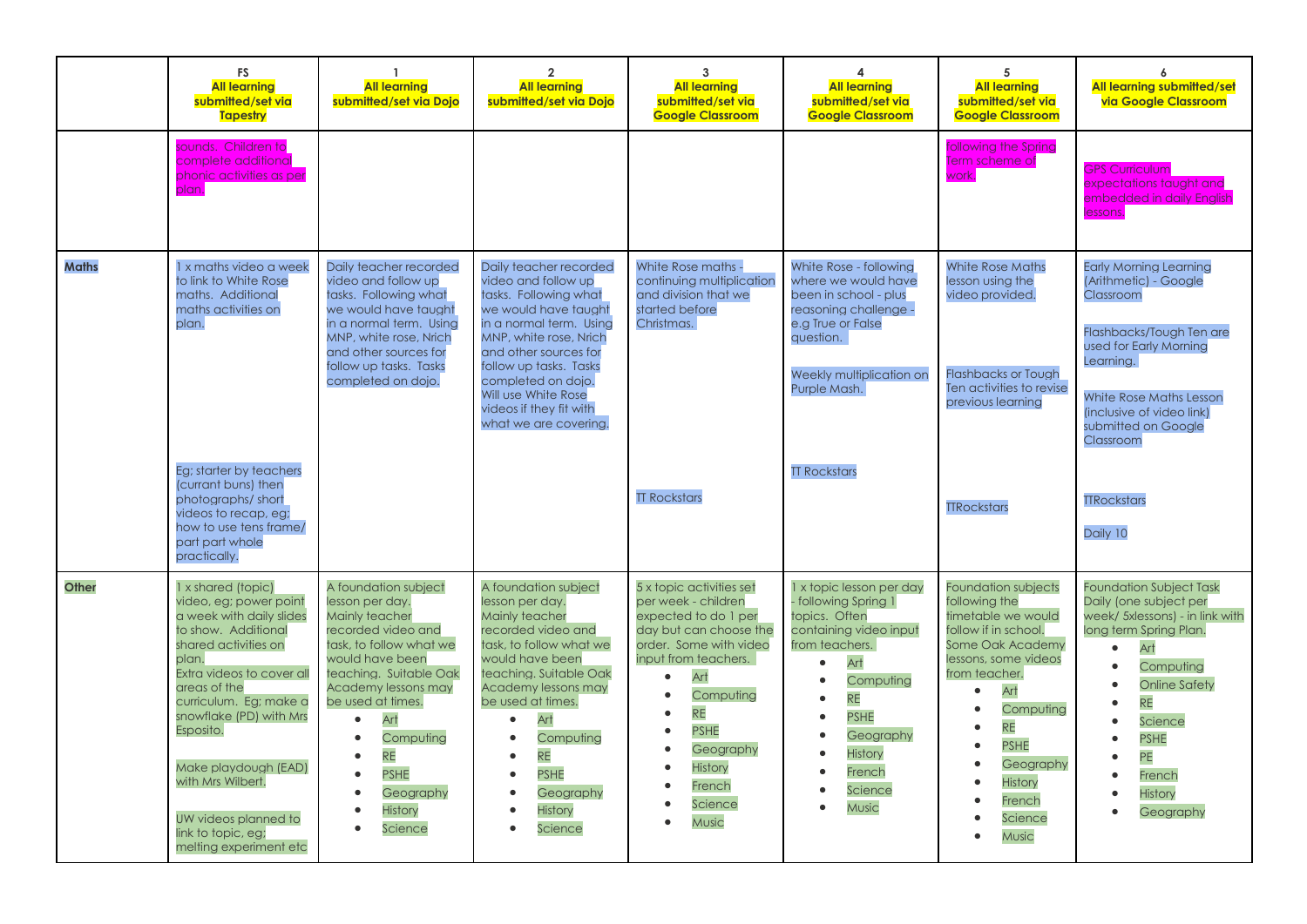|                                      | <b>FS</b><br><b>All learning</b><br>submitted/set via<br><b>Tapestry</b>                                                                                                                                                                                                                                                                                                                                     | $\mathbf{1}$<br><b>All learning</b><br>submitted/set via Dojo                                                                                                                                                        | $\overline{2}$<br><b>All learning</b><br>submitted/set via Dojo                                                                                                                                                     | 3<br><b>All learning</b><br>submitted/set via<br><b>Google Classroom</b>                                                                                                                                                                                                                      | 4<br><b>All learning</b><br>submitted/set via<br><b>Google Classroom</b>                                                                                                                                                                                                    | 5<br><b>All learning</b><br>submitted/set via<br><b>Google Classroom</b>                                                      | 6<br><b>All learning submitted/set</b><br>via Google Classroom                                                                                                                                                                                |
|--------------------------------------|--------------------------------------------------------------------------------------------------------------------------------------------------------------------------------------------------------------------------------------------------------------------------------------------------------------------------------------------------------------------------------------------------------------|----------------------------------------------------------------------------------------------------------------------------------------------------------------------------------------------------------------------|---------------------------------------------------------------------------------------------------------------------------------------------------------------------------------------------------------------------|-----------------------------------------------------------------------------------------------------------------------------------------------------------------------------------------------------------------------------------------------------------------------------------------------|-----------------------------------------------------------------------------------------------------------------------------------------------------------------------------------------------------------------------------------------------------------------------------|-------------------------------------------------------------------------------------------------------------------------------|-----------------------------------------------------------------------------------------------------------------------------------------------------------------------------------------------------------------------------------------------|
|                                      | PE (PD) with team -<br>video recorded<br>showing all staff taking<br>part in Joe Wicks<br>challenge for children<br>to join in with.                                                                                                                                                                                                                                                                         | Music<br>$\bullet$<br>PE fitness challenge                                                                                                                                                                           | <b>Music</b><br>$\bullet$<br>PE fitness challenge                                                                                                                                                                   | PE weekly fitness<br>challenge.                                                                                                                                                                                                                                                               | PE weekly fitness<br>challenge.                                                                                                                                                                                                                                             | <b>BBC Live Music</b><br>Lesson                                                                                               | <b>BBC Live Music Lesson</b><br>PE weekly fitness                                                                                                                                                                                             |
|                                      |                                                                                                                                                                                                                                                                                                                                                                                                              |                                                                                                                                                                                                                      |                                                                                                                                                                                                                     |                                                                                                                                                                                                                                                                                               |                                                                                                                                                                                                                                                                             | PE weekly fitness<br>challenae                                                                                                | challenge/Joe Wicks/Go<br><b>Noodle Dance</b>                                                                                                                                                                                                 |
| <b>Additional</b><br><b>Support</b>  | Differentiated activities<br>added to Tapestry to<br>help less able, for<br>example phase 2<br>videos/ideas to<br>help. Extension ideas<br>added to plan for more<br>able. Children who had<br>been sent home<br>activities previously, to<br>be reminded about<br>usina at<br>home. Children who<br>are on class provision<br>map to receive<br>additional activity<br>ideas via Tapestry<br>communication. |                                                                                                                                                                                                                      |                                                                                                                                                                                                                     | Short extra activity pack<br>sent home for provision<br>map children where<br>appropriate.                                                                                                                                                                                                    | Short extra activity pack<br>sent home for provision<br>map children where<br>appropriate.                                                                                                                                                                                  | Some spelling packs<br>have been created,<br>these will be sent<br>home for those who<br>need them (provision<br>maps)        | <b>Intervention Packs have</b><br>been created for those<br>children on provision maps<br>and are available at the<br>office for collection -<br>parents have been notified<br>of this via email.                                             |
| <b>Communication</b><br>and feedback | Parents signposted to<br>assemblies where<br>relevant - eg; Eco,<br>make a bird feeder.<br>Hello's recorded and<br>put onto Tapestry.<br>Stories recorded by all<br>team to link to topic or<br>for story time.                                                                                                                                                                                              | Weekly comment on<br>work<br>Weekly Zoom (google)<br>meet won't work as chn<br>don't have google<br>accounts)<br>Phone calls to be made<br>for any pupils who seem<br>to be submitting limited<br>learning - weekly. | Weekly comment on<br>work<br>Weekly Zoom (google<br>meet won't work as chn<br>don't have google<br>accounts)<br>Phone calls to be made<br>for any pupils who seem<br>to be submitting limited<br>learning - weekly. | <b>Weekly Google Meet set</b><br>up - Wednesday<br>mornings - 10 children<br>per slot - 20 mins<br>each. A range of story<br>time, quizzes and catch<br>up opportunities will be<br>used.<br>An overall weekly<br>comment sent to each<br>child for feedback from<br>the class teacher - each | Weekly Google Meet set<br>up - Wednesday<br>mornings - 10 children<br>per slot - 20 mins<br>each. A range of story<br>time, quizzes and catch<br>up opportunities will be<br>used.<br>Weekly kahoot set -<br>assigned on Monday<br>and due in Friday -<br>questions on CEW, | Google Meet in<br>groups to catch up.<br>10 children in each<br>group<br>Google thread<br>message to the<br>children each day | <b>Daily Grouped Google</b><br><b>Meet with Class Teacher</b><br>and a whole year group<br>Google Meet weekly on a<br>Friday.<br><b>Google Classroom thread</b><br>available for all children to<br>ask questions to others/class<br>teacher. |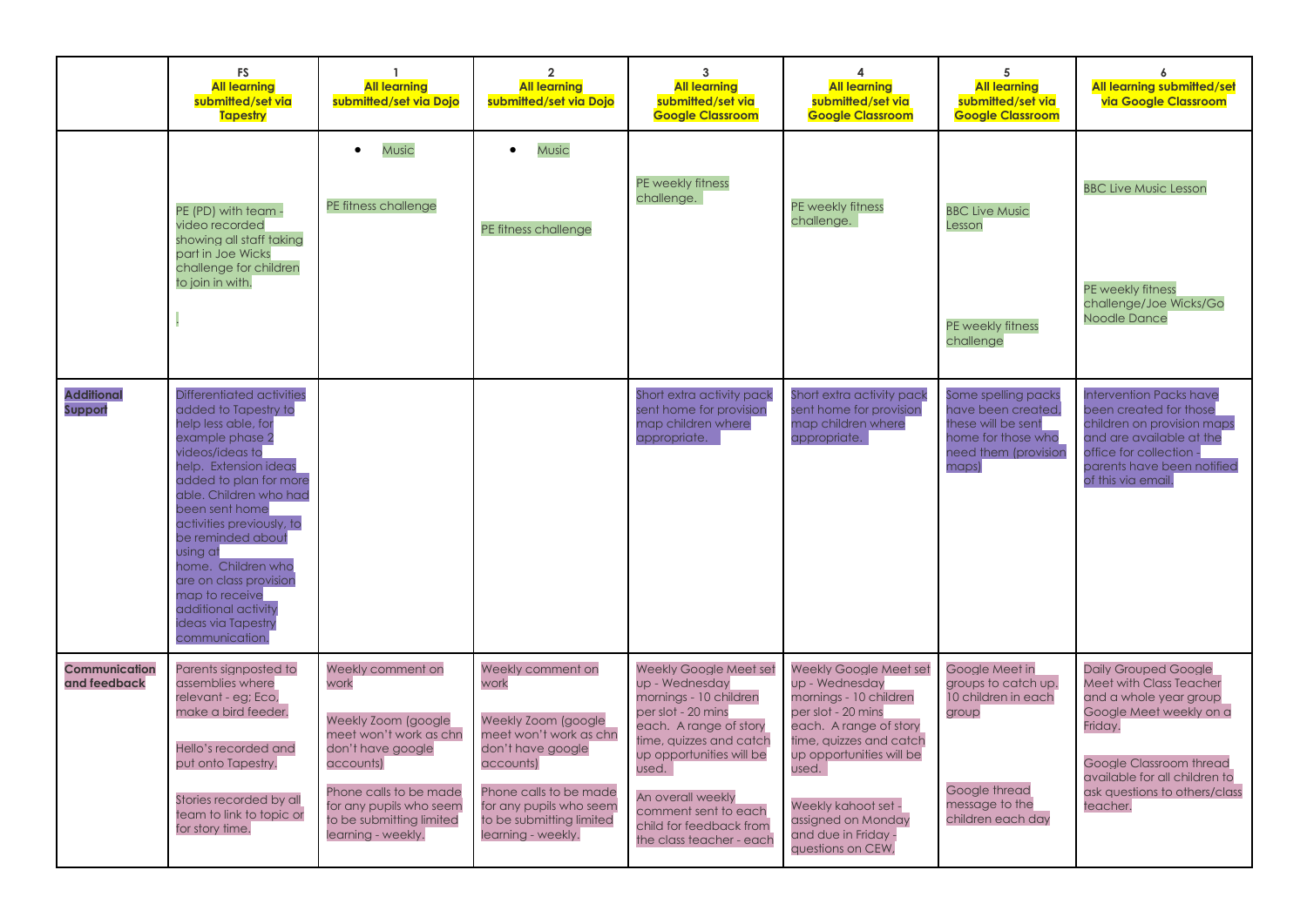|                                                                           | <b>FS</b><br><b>All learning</b><br>submitted/set via<br><b>Tapestry</b>                                                                                                                                                                                                                                                                                                                                                                                                                                                                         | <b>All learning</b><br>submitted/set via Dojo                                                                                                                                                                                                                  | $\overline{\mathbf{2}}$<br><b>All learning</b><br>submitted/set via Dojo                                                                                                                                                                                       | 3<br><b>All learning</b><br>submitted/set via<br><b>Google Classroom</b>                                                                                                                                                                                                                                                                                                                                                                                                                                             | <b>All learning</b><br>submitted/set via<br><b>Google Classroom</b>                                                                                                                                                                                                                                                                                                                                                                                                      | 5<br><b>All learning</b><br>submitted/set via<br><b>Google Classroom</b>                                                                                                                                                                                                                                                               | <b>All learning submitted/set</b><br>via Google Classroom                                                                                                                                                                                                                                                                                                                                                                                                                                                     |
|---------------------------------------------------------------------------|--------------------------------------------------------------------------------------------------------------------------------------------------------------------------------------------------------------------------------------------------------------------------------------------------------------------------------------------------------------------------------------------------------------------------------------------------------------------------------------------------------------------------------------------------|----------------------------------------------------------------------------------------------------------------------------------------------------------------------------------------------------------------------------------------------------------------|----------------------------------------------------------------------------------------------------------------------------------------------------------------------------------------------------------------------------------------------------------------|----------------------------------------------------------------------------------------------------------------------------------------------------------------------------------------------------------------------------------------------------------------------------------------------------------------------------------------------------------------------------------------------------------------------------------------------------------------------------------------------------------------------|--------------------------------------------------------------------------------------------------------------------------------------------------------------------------------------------------------------------------------------------------------------------------------------------------------------------------------------------------------------------------------------------------------------------------------------------------------------------------|----------------------------------------------------------------------------------------------------------------------------------------------------------------------------------------------------------------------------------------------------------------------------------------------------------------------------------------|---------------------------------------------------------------------------------------------------------------------------------------------------------------------------------------------------------------------------------------------------------------------------------------------------------------------------------------------------------------------------------------------------------------------------------------------------------------------------------------------------------------|
|                                                                           | All 'work' uploaded by<br>parents onto Tapestry is<br>'liked' everyday by<br>member of FS team.<br>Queries replied to<br>through Tapestry or<br><b>Twitter. Once a week</b><br>feedback aiven via<br>Tapestry on this week's<br>learning and to include<br>'next steps' from school<br>(eg; scissor skills etc).<br>Parents who have not<br>uploaded work<br>reminded via Tapestry<br>or telephone call if not<br>included by end of<br>week 1.<br>Children encouraged<br>to send photo of work<br>via email account to<br>add to class display. | Work submitted will be<br>approved by staff, this<br>will move it into the<br>child's portfolio. Work<br>checked by staff will be<br>liked.                                                                                                                    | Work submitted will be<br>approved by staff, this<br>will move it into the<br>child's portfolio. Work<br>checked by staff will be<br>liked.                                                                                                                    | piece of learning<br>submitted is checked by<br>a TA, to monitor<br>engagement and<br>marked as 100/100<br>when seen.<br>Phone calls to be made<br>for any pupils who seem<br>to be submitting limited<br>learning - weekly.                                                                                                                                                                                                                                                                                         | multiplication and topic<br>knowledge.<br>An overall weekly<br>comment sent to each<br>child for feedback from<br>the class teacher - each<br>piece of learning<br>submitted is checked by<br>a TA, to monitor<br>engagement and<br>marked as 100/100<br>when seen.<br>Phone calls to be made<br>for any pupils who seem<br>to be submitting limited<br>learning - weekly.                                                                                               | An overall weekly<br>comment sent to<br>each child for<br>feedback from the<br>class teacher - each<br>piece of learning<br>submitted is checked<br>by a TA, to monitor<br>engagement and<br>marked as 100/100<br>when seen.<br>Phone calls to be<br>made for any pupils<br>who seem to be<br>submitting limited<br>learning - weekly. | An overall weekly comment<br>sent to each child for<br>feedback from the class<br>teacher - each piece of<br>learning submitted is<br>checked by a TA, to<br>monitor engagement and<br>marked as 100/100 when<br>seen.<br>Phone calls to be made for<br>any pupils who seem to be<br>submitting limited learning -<br>weekly.<br><b>1xWeekly Email advising</b><br>parents of additional<br>provisions they can be<br>doing from home and<br>informing parents of the<br>upcoming tasks for the next<br>week. |
| When work will<br>be made<br>available and<br>deadlines for<br>completion | All work is uploaded by<br>teachers by Sunday.<br>Parents to upload work<br>to Tapestry each week<br>(either all at once on<br>one day or spread over<br>the week)                                                                                                                                                                                                                                                                                                                                                                               | Work will be posted on<br>ClassDojo twice weekly,<br>so that parents can see<br>what is coming up in the<br>next few days.<br>Work is for the date it is<br>set, but as long as it is<br>completed in the right<br>order, can be handed<br>in across the week. | Work will be posted on<br>ClassDojo twice weekly,<br>so that parents can see<br>what is coming up in the<br>next few days.<br>Work is for the date it is<br>set, but as long as it is<br>completed in the right<br>order, can be handed<br>in across the week. | Work goes live on<br>Google classroom on<br>Saturday morning.<br>Maths and English - one<br>hand in per day - so<br>Tuesday's Maths is due<br>to be handed in by<br>22:00 on a Tuesday.<br>Google will allow it to be<br>handed in after though.<br>Topic and GPS/Spellings<br>- there are 5 activities<br>for each of these, one<br>per day, though the<br>children can choose the<br>order they do them in -<br>deadline for these is<br>22:00 on Friday<br>Weekly Kahoot also<br>finishes on a Friday<br>evening. | Work goes live on<br>Google classroom on<br>Friday evening.<br>Maths, English and<br>reading - one handed<br>in per day $-$ so<br>Tuesday's Maths is due<br>to be handed in by<br>22:00 on a Tuesday.<br>Google will allow it to be<br>handed in after though.<br>Topic and GPS/Spellings<br>- there are 5 activities<br>for each of these, one<br>per day, though the<br>children can choose the<br>order they do them in -<br>deadline for these is<br>22:00 on Friday | We will schedule a<br>maths, English,<br>reading and other<br>topic lesson each<br>day. These will then<br>be open for a week<br>and due in the<br>following week. The<br>children can then<br>complete the work<br>at a time that suits<br>them. The children<br>are still able to<br>access the work after<br>the due date.          | Work for Year 6 goes live<br>daily at 8am.<br>The deadline for the<br>learning is 7 days post each<br>piece being set, to give<br>flexibility for different families<br>to complete tasks.<br>Upcoming topics or themes<br>are outlined for families in<br>the Friday email that is sent<br>home weekly, so that<br>families know what is being<br>studied/taught in advance.                                                                                                                                 |